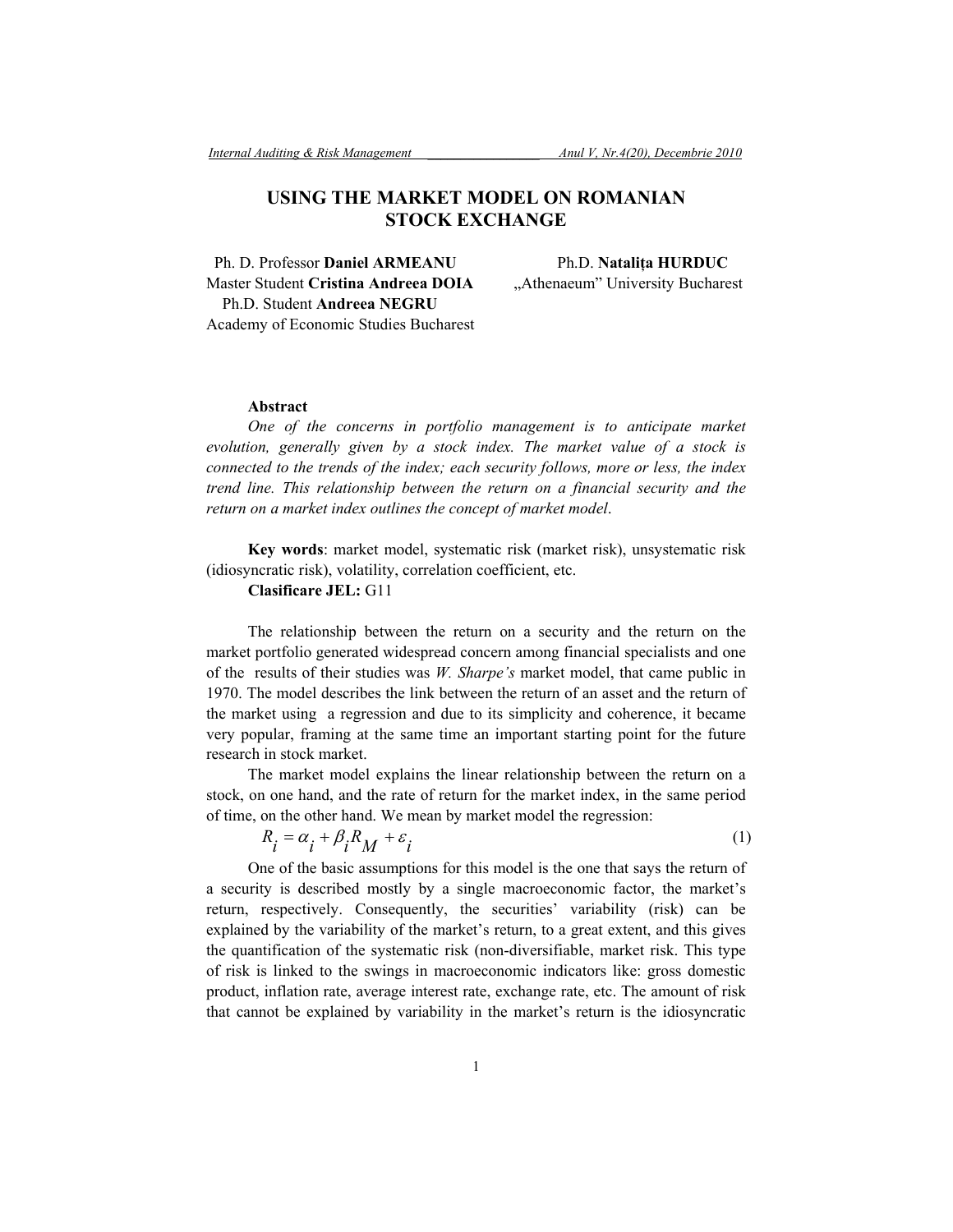risk, diversifiable, and refers to the firm-specific risk factors and the economic sector to which the company belongs:

$$
\sigma_i^2 = \beta_i^2 \sigma_M^2 + \sigma_a^2 \tag{2}
$$

**The diversifiable risk** for each security is given by the variance of the residuals,  $\sigma_{\rm ei}^2$ . This risk can be virtually eliminated from a portfolio through diversification.

$$
\sigma_{ai}^2 = \left(1 - \rho_{i,M}^2\right)\sigma_i^2 = \sigma_i^2 - \beta_i^2 \sigma_M^2 \tag{3}
$$

**The systematic risk** is measured by beta.

Beta ( $\beta_i$  = the slope of the regression line) is an elasticity coefficient of a security return  $(R_i)$  with respect to index return  $(R_M)$ . In other words, it measures the percentage change  $\beta_1\%$  in the return R<sub>i</sub> when the return R<sub>M</sub> is increased or decreased by 1% (statistically speaking).

$$
\beta_i = \frac{\sigma_{iM}}{\sigma_M^2} \quad \text{where:} \tag{4}
$$

$$
\sigma_{\text{in}} = \frac{\sum_{t=1}^{T} (R_{\text{it}} - \overline{R}_{\text{i}})(R_{\text{Mt}} - \overline{R}_{\text{M}})}{T - 1}
$$
(5)

$$
\sigma_M^2 = \frac{\sum_{t=1}^{T} (R_{Mt} - \overline{R}_M)^2}{T - 1}
$$
 (6)

The size of  $\beta_i$  compared to market beta  $\beta_M$  (which, by default, is equal to one:  $\beta_M$  = 1) classifies the securities by their systematic risk in:

- more volatile securities(with  $\beta_i > 1$ );
- volatile securities (with  $\beta_i = 1$ )
- less volatile securities (with  $\beta_i$  < 1).

The securities with  $\beta_i = 0$  are an exception to the rule of market model, meaning that their return is completely independent of  $R_M$ . The securities with  $\beta_i < 0$ are not very common, in negative correlation with the stock market. The knowledge of  $\beta_i$  size is useful in estimating the expected return of the securities [E(R<sub>i</sub>)] and in active portfolio management (buying volatile stocks when the market is in expansion or less volatile stocks when the market is in contraction).

**The correlation coefficient (** $\rho$ **<sub>***M***</sub>**) between  $R$ <sup>*i*</sup> and  $R$ <sup>*M*</sup> measures the strength of the linear dependence between  $R_i$  and  $R_M$ . Its significance is complementary to  $\beta_i$ because:

$$
\rho_{iM} = \beta_i \frac{\sigma_M}{\sigma_i} \text{ or: } \beta_i = \rho_{iM} \frac{\sigma_i}{\sigma_M} \tag{7}
$$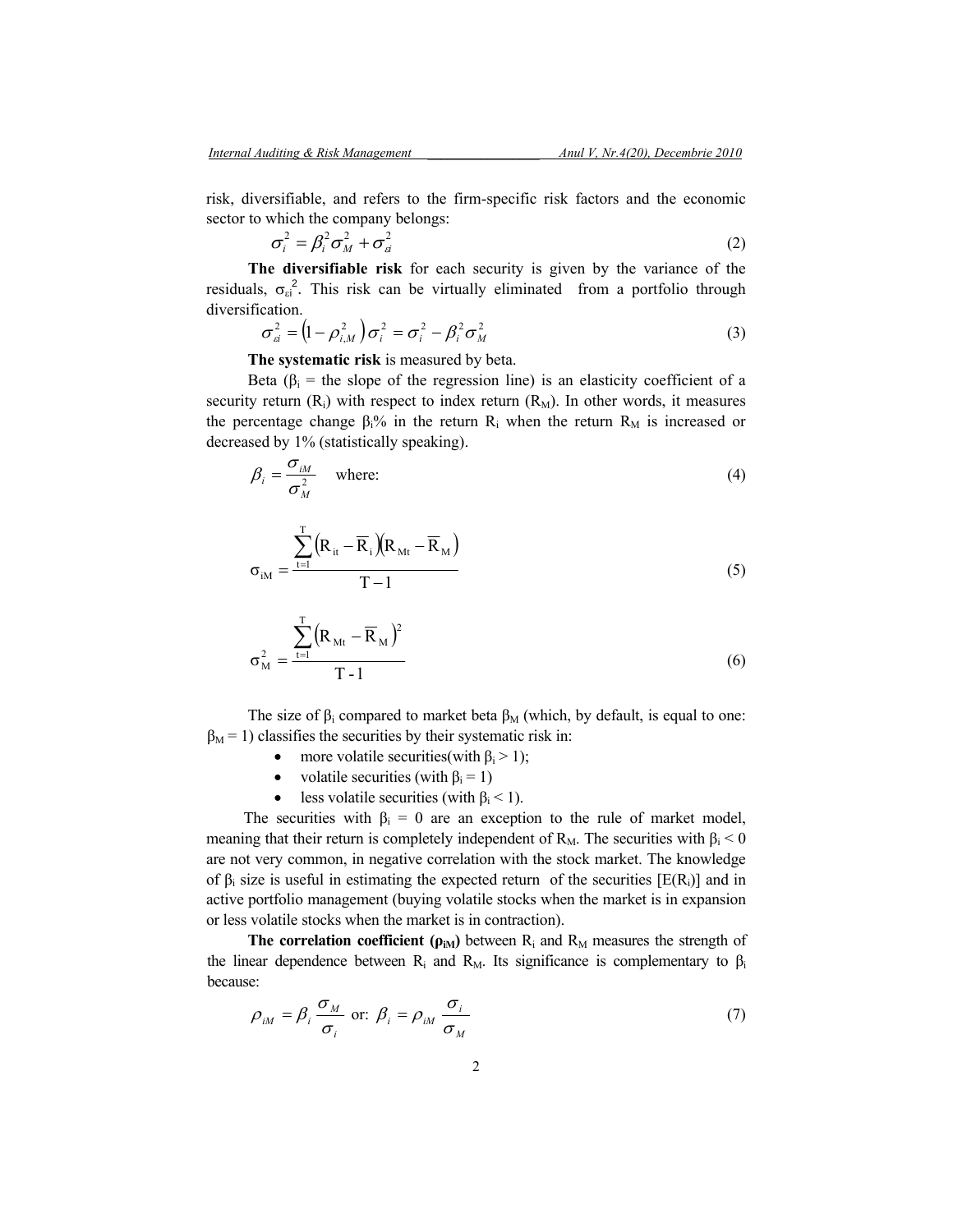Consequently,

- a coefficient  $\beta_i > 1$  will be accompanied by a significant correlation coefficient  $0.5 \le p_{iM} < 1$ ;
- a β<sub>i</sub> < 1 will have a  $ρ_{iM}$  which emphasizes a low intensity correlation  $\widetilde{R}_i \sim$  $\widetilde{R}_{M}$  (0  $\leq \rho_{iM}$  < 0,5).

The fraction of the variance in Ri that is explained by  $R_M$  in a linear regression analysis is synthesized by the **coefficient of determination R<sup>2</sup>**, which is the square of the correlation coefficient:  $R^2 = \rho^2$ .

**The intercept αi** for the linear regression is the difference between the average  $\overline{R}_i$  and the average return explained by the average market return  $\overline{R}_M$ :

$$
\alpha_i = \overline{R}_i - \beta_i \overline{R}_M \tag{8}
$$

This symbolizes the return  $R_i$  when the retun  $R_M$  is zero. The intercept  $\alpha_i$  can vary between positive and negative values, depending on the stock market instability.

### **Study case**

In the table below we gave an exemple of the correlation that exists between each security and the market portfolio using the least squares method. For the market portfolio we used BET index, as it is a free float weighted capitalization index of the most liquid 10 companies listed on the BVB (Bucharest Stock Exchange) regulated market.

|             | $\sigma_{\text{IM}}$ | Bι       | $\alpha_i$  | $\sigma_i^2$ | $\beta_i^2 \times \sigma_M^2$ | $\sigma_{\rm ei}^2$ | Pim      | $R_i^2$  |  |
|-------------|----------------------|----------|-------------|--------------|-------------------------------|---------------------|----------|----------|--|
| <b>ALU</b>  | 0,000240             | 0,654777 | 0,000312    | 0,000838     | 0,000157                      | 0,000681            | 0,433222 | 0,187682 |  |
| <b>ALR</b>  | 0,000263             | 0,717088 | 0,001719    | 0,001202     | 0,000189                      | 0,001013            | 0,396189 | 0,156966 |  |
| <b>ATB</b>  | 0,000241             | 0,655560 | $-0,000435$ | 0,000629     | 0,000158                      | 0,000472            | 0,500539 | 0,250539 |  |
| <b>AZO</b>  | 0,000304             | 0,827473 | 0,001200    | 0,001156     | 0,000251                      | 0,000905            | 0,466112 | 0,217261 |  |
| <b>BRD</b>  | 0,000032             | 0,088422 | 0,003115    | 0,000661     | 0,000003                      | 0,000658            | 0,065883 | 0,004341 |  |
| TEL         | 0,000110             | 0,299607 | 0,002306    | 0,002281     | 0,000033                      | 0,002249            | 0,120154 | 0,014437 |  |
| <b>TUFE</b> | 0,000245             | 0,668877 | $-0,000105$ | 0,000804     | 0,000164                      | 0,000640            | 0,451773 | 0,204099 |  |
| <b>RRC</b>  | 0,000348             | 0,947452 | 0,000716    | 0,000905     | 0,000329                      | 0,000575            | 0,603343 | 0,364023 |  |
| SIF3        | 0,000418             | 1,137997 | $-0,000100$ | 0,001043     | 0,000475                      | 0,000568            | 0,674992 | 0,455614 |  |
| <b>SNP</b>  | 0,000397             | 1,080940 | $-0,000332$ | 0,000668     | 0,000429                      | 0,000239            | 0,801303 | 0,642087 |  |
| <b>SOCP</b> | 0,000167             | 0,455653 | 0,000313    | 0,001020     | 0,000076                      | 0,000944            | 0,273268 | 0,074676 |  |
| TLV         | 0,000378             | 1,030670 | $-0,000286$ | 0,000688     | 0,000390                      | 0,000298            | 0,752837 | 0,566764 |  |
| <b>TRP</b>  | 0,000145             | 0,396491 | 0,001447    | 0,000848     | 0,000058                      | 0,000791            | 0,260744 | 0,067987 |  |
|             |                      |          |             |              |                               |                     |          |          |  |
| <b>BET</b>  | 0,000367             | 1        | $\theta$    | 0,000367     | 0,000367                      | $\theta$            |          |          |  |

*Table 1. Components of market model for 13 stocks*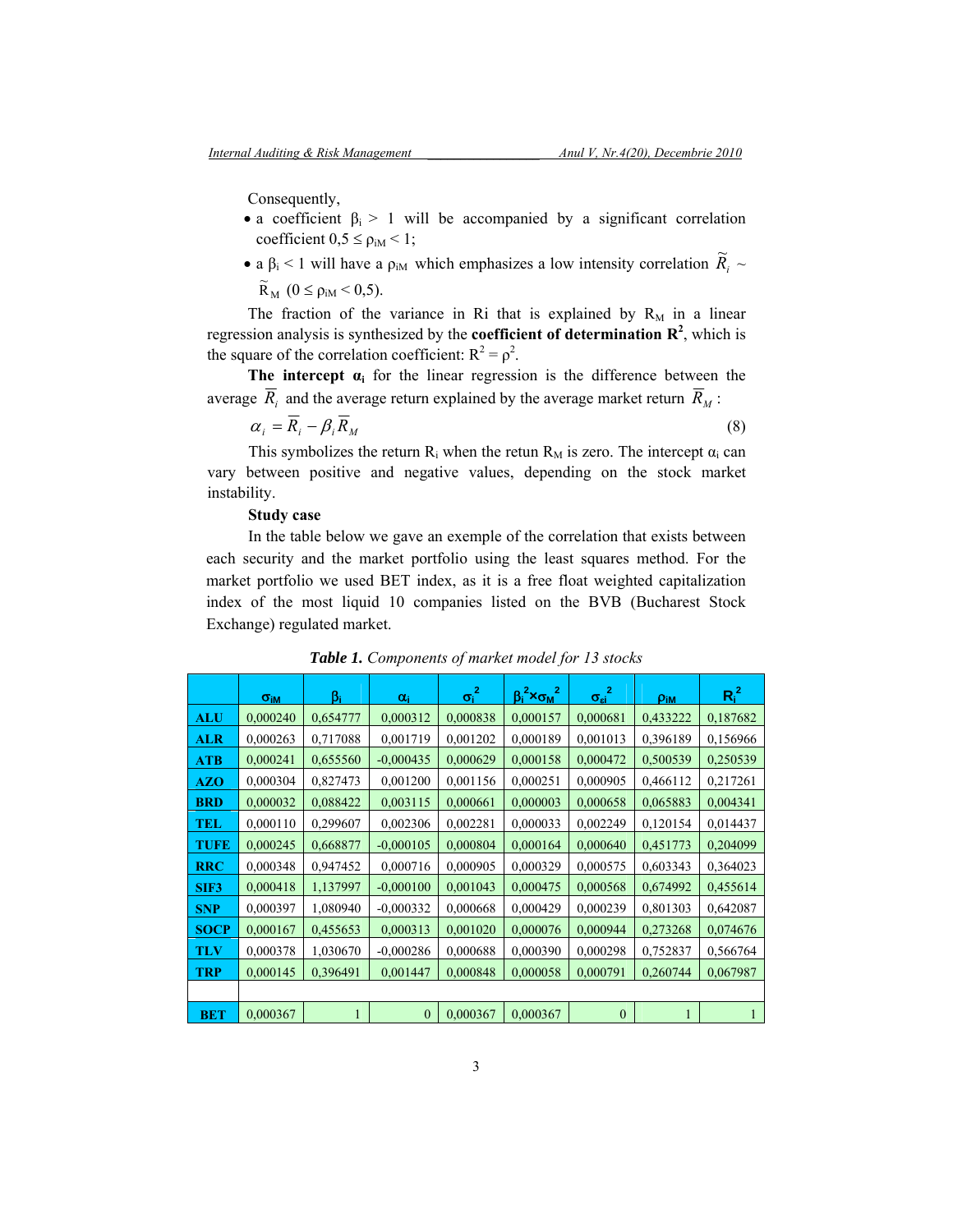In the table above we notice that the most volatile stocks are SIF 3, SNP and TLV, all the others being less volatile, with a  $\beta_i$  < 1. Among the least volatile stocks we can mention BRD, SRT and TRP. For SIF3, SNP and TLV with beta greater than one, the correlation coefficient has the following values 0.67, 0.8, 0.75, respectively.

Next we will give an exemple for the market model using SNP. For this purpose, we had the regression:

$$
R_{iSNP} = \alpha_{iSNP} + \beta_{iSNP} * R_{iM} + \varepsilon_i
$$
\n(9)

Using the least squares estimation, we got the results:

| <b>Dependent Variable: SNP</b> |             |                       |             |             |  |  |  |  |  |  |
|--------------------------------|-------------|-----------------------|-------------|-------------|--|--|--|--|--|--|
| <b>Method: Least Squares</b>   |             |                       |             |             |  |  |  |  |  |  |
| Variables                      | Coefficient | Std. Error            | t-Statistic | Prob.       |  |  |  |  |  |  |
| Intercept $(\alpha)$           | $-0.000332$ | 0.000996              | $-0.332896$ | 0.0395      |  |  |  |  |  |  |
| <b>BET</b>                     | 1.080940    | 0.051351              | 21.05021    | 0.0000      |  |  |  |  |  |  |
| R-squared                      | 0.642087    | Mean dependent var    | 0.003017    |             |  |  |  |  |  |  |
| Adjusted R-squared             | 0.640638    | S.D. dependent var    | 0.025892    |             |  |  |  |  |  |  |
| S.E. of regression             | 0.015522    | Akaike info criterion |             | $-5.485167$ |  |  |  |  |  |  |
| Sum squared resid              | 0.059507    | Schwarz criterion     |             | $-5.456914$ |  |  |  |  |  |  |
| Log likelihood                 | 684.9032    | F-statistic           | 443.1113    |             |  |  |  |  |  |  |
| Durbin-Watson stat             | 2.226704    | Prob(F-statistic)     |             | 0.000000    |  |  |  |  |  |  |

#### *Table 2. Statistical results*

The coefficient for the BET's return has the value  $\beta_{SNP} = 1.08094$ .

The intercept's  $\alpha_{SNP}$  value is  $\alpha_{SNP}$  = -0.000332, significant with a confidence level of 95%.

The estimation is:

 $R_{SNP}$  = -0,000332 + 1,080940\*R<sub>M</sub>

Considering the value of the coefficient  $\beta_{SNP}$  (1.080940) > 1, we can say that SNP is very volatile, which means that a  $+/-1\%$  change in the market index will generate changes greater than  $+/- 1\%$ , and those changes consist of  $+1.080940\%$  in the return of SNP.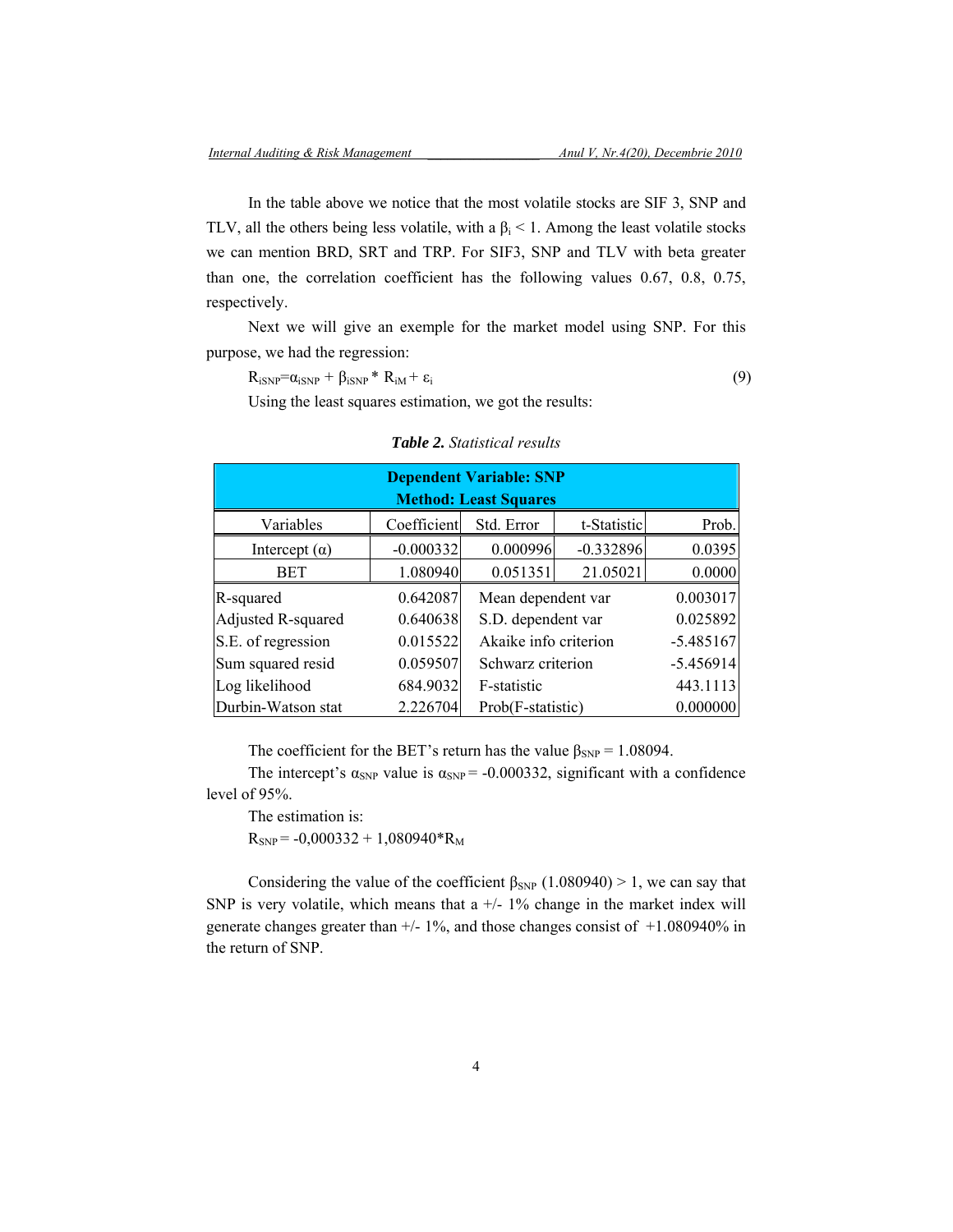*Graph 1.* **Correlation SNP against BET**

The coefficient  $\beta$  also gives the slope for the scatter plot:



The global risk of the security, by its components, will be:

$$
\sigma_{\text{SNP}}^2 = \beta_{\text{SNP}}^2 \ast \sigma_{\text{SNP}}^2 + \sigma_{\text{esNP}}^2 \tag{10}
$$

and can be described as: Global risk $_{SNP}$  = Market risk + Firm-specific risk

$$
\sigma^{2}_{SNP} = 0,00067 = \begin{cases} \beta^{2}_{SNP} * \sigma^{2}_{BET} = 0,00043 \text{ market risk} \\ + \\ \sigma^{2}_{\varepsilon} = 0,00024 \text{ firm - specific risk} \end{cases}
$$

This decomposition outlines that the market risk is greater than the firm – specific risk, the explanation consisting of the high level volatility of the security sensitive to the market swings.

For measuring the intensity of the relationship between the two returns, we

computed the correlation coefficient  $\rho_{SNP,M} = \frac{\sigma_{SNP,M}}{\sigma_{SNP}} = 0.8$ *SNP M*  $SNP$ <sub>*M*</sub>  $-\frac{1}{\sigma_{emp}*\sigma}$  $\rho_{SNPM} = \frac{\sigma_{SNP,M}}{\sigma_{SNP,M}} = 0.8$  and its value indicates a directly proportional and highly correlated dependence between SNP andi BET.

 $R^2 = \rho^2$ <sub>SNP,M</sub>, having a value of  $R^2 = 0.64$ , that says that 64% of the changes in SNP's return is caused by the market changes.

The stability of the coefficients obtained from the estimation was analysed with a forecast for the return on SNP using the market model: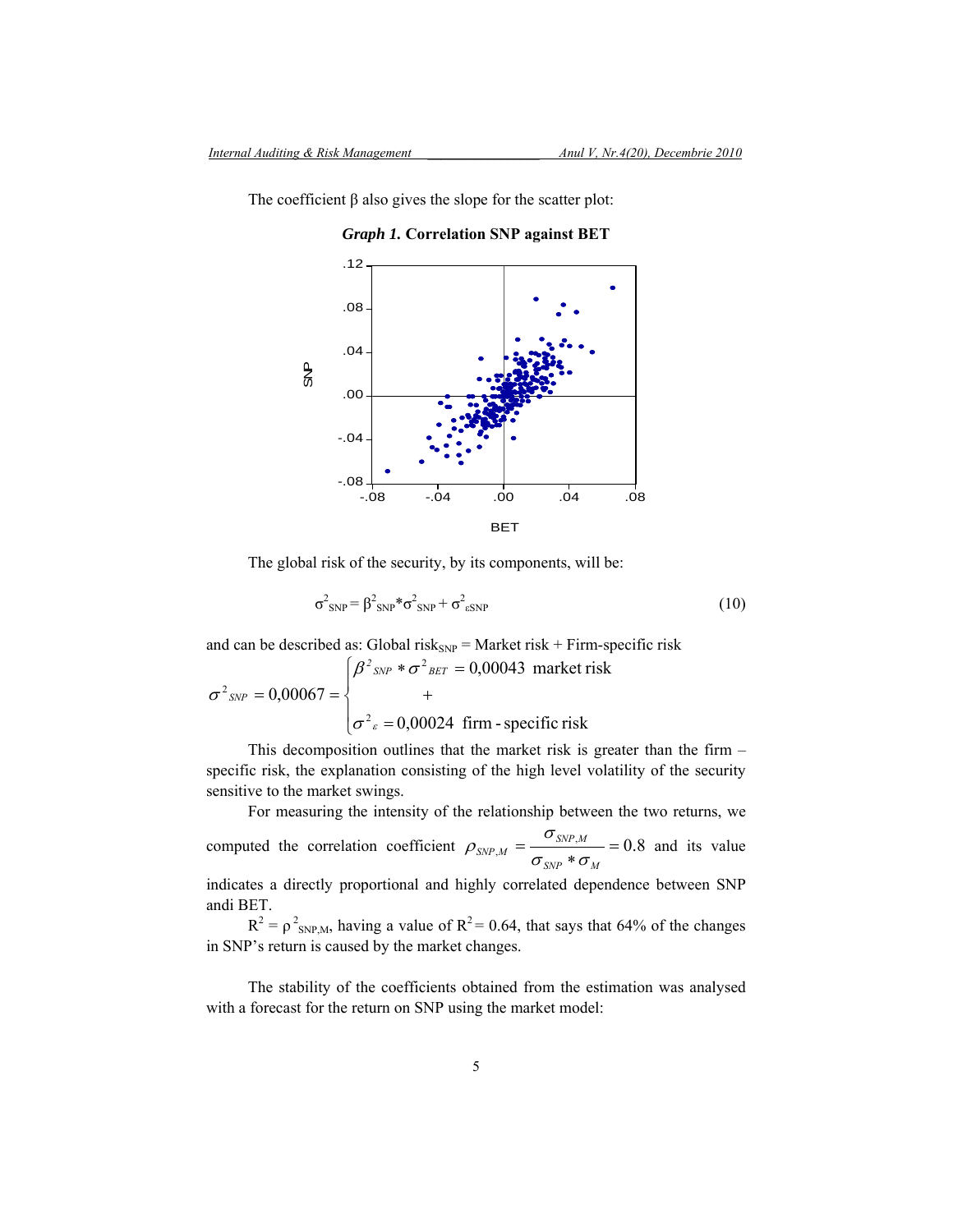

*Graph 2. Return on SNP forecast using market model*

One of the dorecast evaluators is the Mean Absolute Percent Error, and indicates the average percentage deviations of the forecast from the actual, with the formula:

$$
MAPE = \frac{1}{T - p} \sum_{t=p+1}^{T} \frac{|y_t - y_t'|}{y_t} \cdot 100,
$$
\n(11)  
\nwhere: T = total number of observations;  
\np = number of observations used for modelling;  
\np+1 = indicator for the first forecast value (16.04.2010).

According to the forecast results, the forecast returns on SNP differ 81% by the actual returns.

*Graph 3. Correlation actual against forecast returns on SNP* 

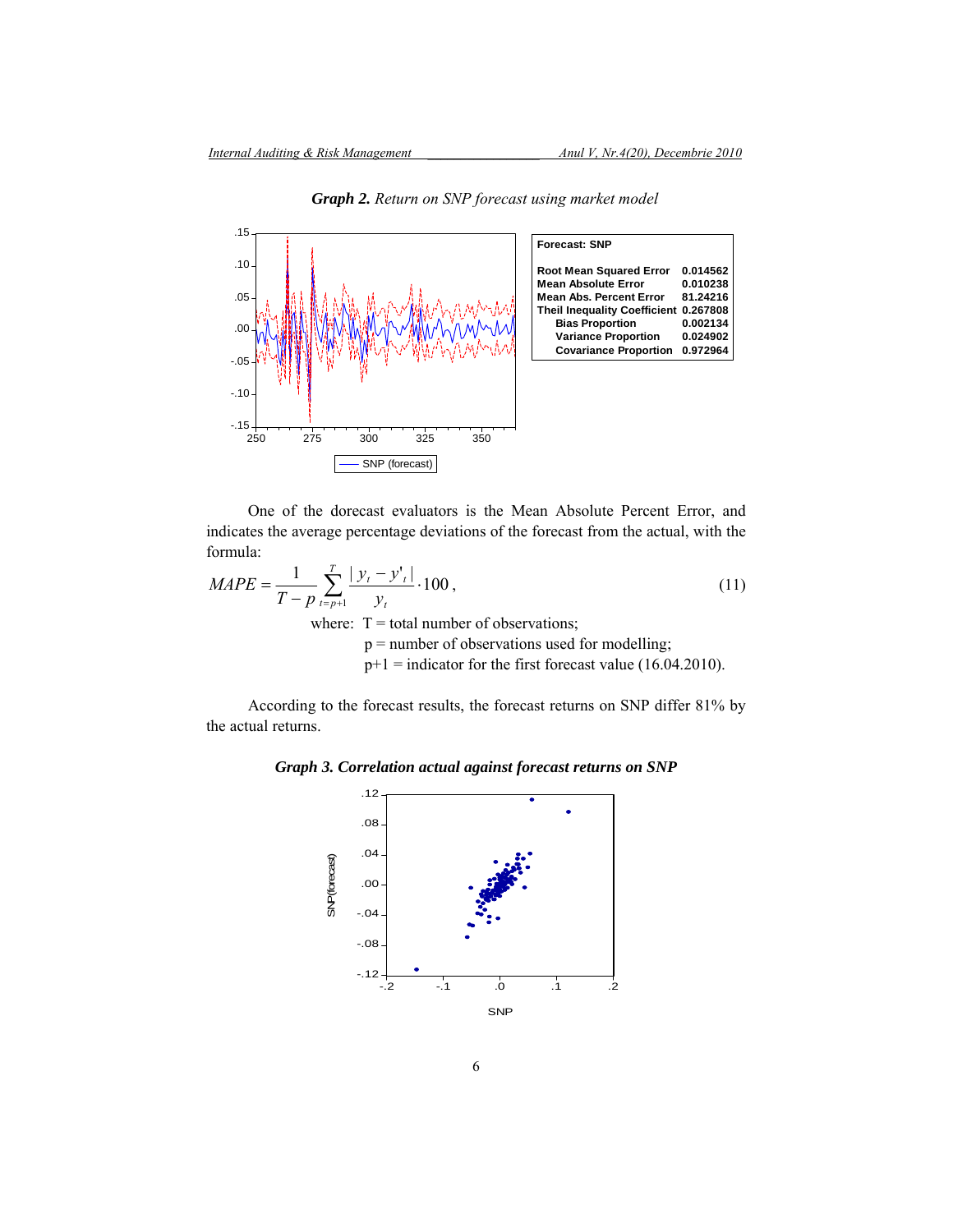Theil's coefficient is a forecast evaluator with values in the interval (0,1); the closer to 0 the value is, the better the adjustment is. In our case, the value for this coefficient is pretty low, around 0.26.

Next we created a line chart using the actual return on SNP series and the forecast series for the following period of time:



#### *Graph 4. Actual and forecast return on SNP*

# **Conclusion**

As a result of using the market model for 13 securities on the Romanian stock market, we noticed that the idiosyncratic risk is greater than the systematic risk, with two exceptions (SNP and TLV), risk that can be diversified away to smaller levels in a portfolio.

Having picked BET index as the whole capital market for Sharpe's market model leads to 64% reliability on the model (according to the coefficient of determination  $R^2$ ), in the case of SNP, but for the other securities the numbers lead to the conclusion that the market return is not given by the BET index.

Applying the market model for SNP using BET index shows out its efficiency in forecasting expected returns, but it still has his boundaries given by the stability of  $\alpha$  and  $\beta$ .